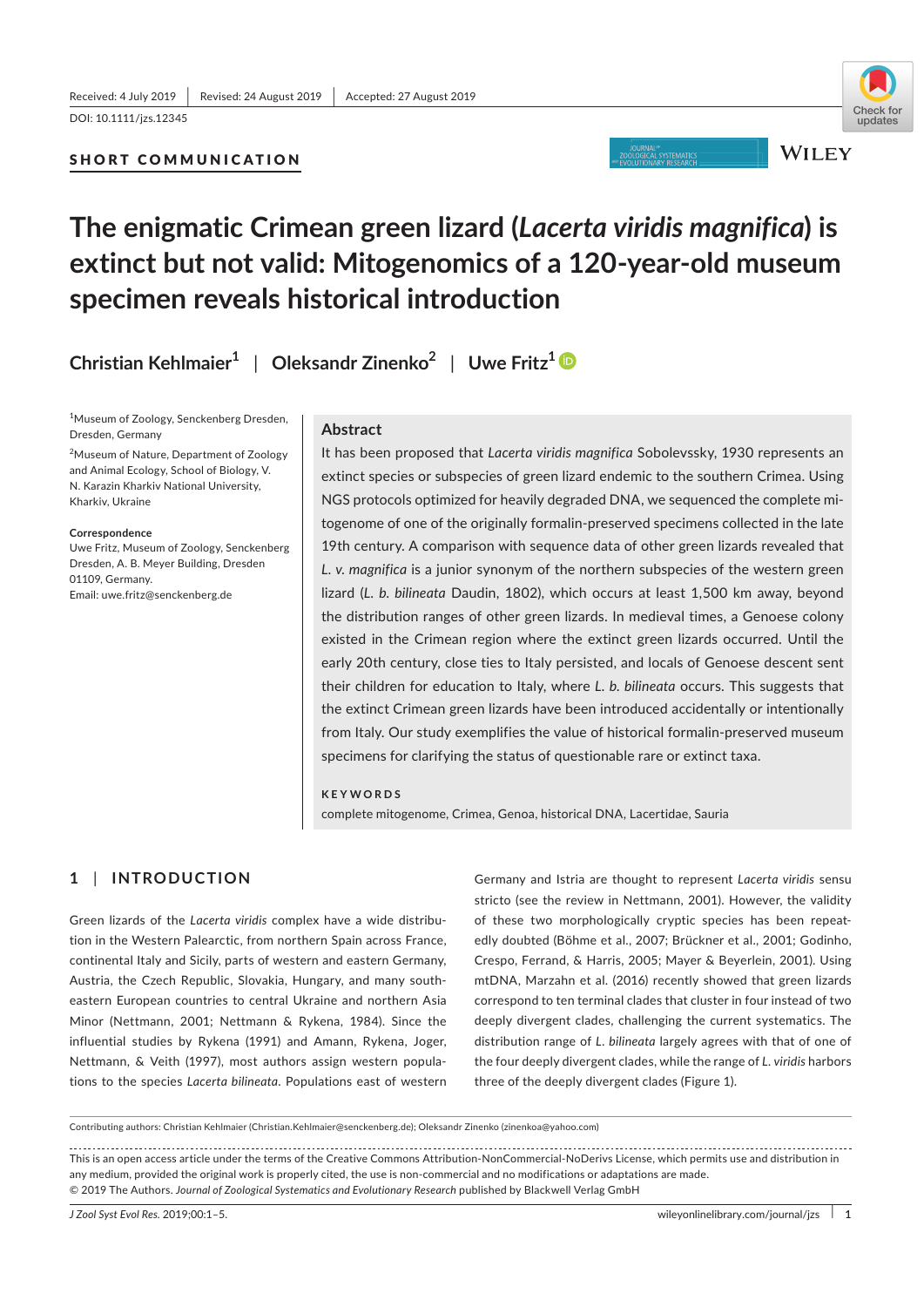

FIGURE 1 Distribution of mitochondrial clades of the *Lacerta viridis* complex according to Marzahn et al. (2016). Collection site (Yalta) of the museum specimen of *Lacerta viridis magnifica* Sobolevssky, 1930 and the nearest population of *L. b. bilineata* (Cres, Croatia) indicated. Clades B and B1 correspond to *Lacerta bilineata* Daudin, 1802, the remaining three lineages with eight terminal clades approximately match with the putative range of *Lacerta viridis* (Laurenti, 1768)

The easternmost European populations of green lizards are generally thought to occur in central mainland Ukraine (Nettmann, 2001; Nettmann & Rykena, 1984; Tarashchuk, 1959). Old records for the Crimean peninsula were meticulously reviewed by Nikolsky (1915), who concluded that they were in error or referred to misidentified sand lizards (*L. agilis*). However, during the time when Nikolsky's (1915) book was compiled, Nikolsky worked in Kharkiv and had, according to his own words, no access to green lizards in the Zoological Museum of the Moscow University (ZMMU) that were collected in the southern Crimea in 1896 (Elpatjewsky & Sabanejew, 1907).

Based on four of these specimens, Sobolevssky [also sometimes transliterated Sobolevsky or Sobolewsky] (1930) described the subspecies *Lacerta viridis magnifica*. The type specimens and additional Crimean material originated from three different collectors. These green lizards were collected in 1896 and around 1900 near Yalta and Sevastopol. For two specimens, the exact collection date remains unknown. Later, no further specimens became known to science. Therefore, *L. viridis* was continued to be excluded from the Crimean fauna (Nettmann, 2001; Nettmann & Rykena, 1984; Shcherbak, 1966), and the taxonomic identity of *L. v. magnifica* remained unclear (Mertens & Wermuth, 1960).

The Crimean green lizards in the ZMMU were later re-examined by Kotenko (2010), who confirmed their identification and speculated about a historical extinction of an endemic species or subspecies. Until now, this vanished population remains enigmatic. The Crimea is a well-known glacial refuge (Bilton et al., 1998; Jablonski et al., 2019; Sommer & Beneke, 2005) with many relictual and some endemic taxa, among others an endemic sand lizard (*Lacerta agilis tauridica*; Kalyabina-Hauf et al., 2004), supporting the possibility that an endemic green lizard became extinct there. In the present paper, we use state-of-the-art NGS protocols optimized for ancient and historical samples to examine one originally formalin-preserved Crimean green lizard (Figure S1) to reveal its genetic identity.

### **2** | **MATERIALS AND METHODS**

According to Sobolevssky (1930), the description of *Lacerta viridis magnifica* was based on four specimens from the southern Crimea. All of them are still present in the ZMMU collection, and Sobolevssky himself labeled these four lizards as types. In agreement with the specimen labels, Sobolevssky (1930) stated that the collector of two type specimens (ZMMU 2470) was Aleksandr Petrunkevich, then a student at Moscow University and later a renowned arachnologist and professor at Yale University (Hutchinson, 1991). In addition to the four types, there is a fifth specimen in the ZMMU bearing another collection number (ZMMU 1967; Figure S1). It was collected by Petrunkevich on the same date (May 1896) and at the same site as the specimens inventoried under ZMMU 2470 (Yalta, southern Crimea). This fifth specimen bears a field label with the number 34/9 immediately following the number 34/8 on a similar label of ZMMU 2470. According to another label in the same jar, ZMMU 1967 was examined later by the renowned Russian herpetologist Ilya Darevsky, who confirmed its determination as *L. viridis*. Even though Sobolevssky did not include ZMMU 1967 in the type series, all evidence indicates that this specimen belongs to the original material collected by Petrunkevich in the Crimea. We were allowed to sample this additional topotypic specimen of *L. v. magnifica* but not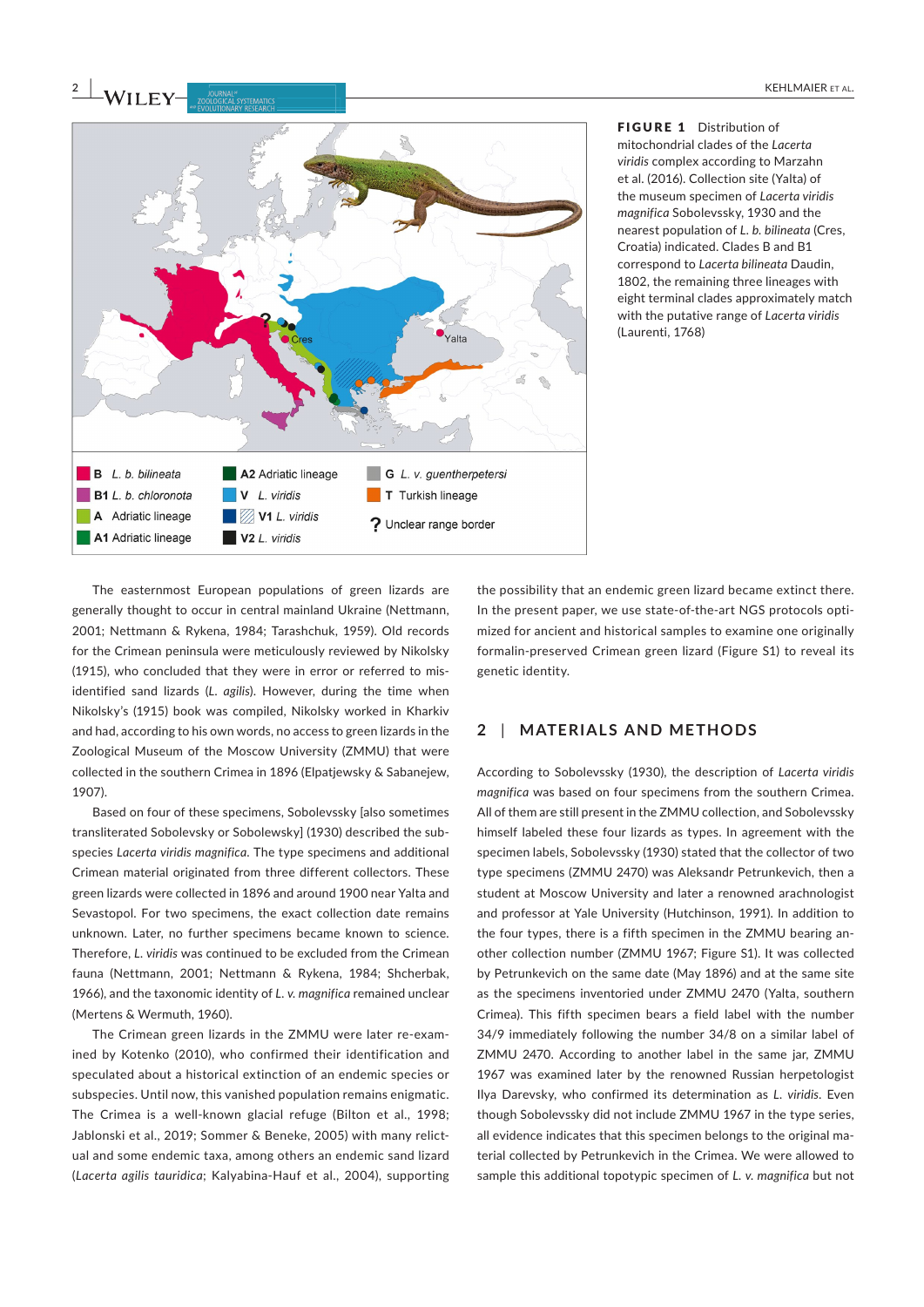the types. ZMMU 1967 was originally formalin-fixed and is currently kept in ethanol.

Molecular work was conducted in the clean room facility of the Senckenberg Natural History Collections Dresden (MTD) according to established guidelines (Fulton, 2012). A negative control (water blank) was included during library preparation and screened for evidence of contamination. DNA was extracted from muscle tissue using the sbeadex forensic kit (LGC, Teddington), and 2.9 ng were converted into a single-indexed single-stranded Illumina sequencing library (Gansauge & Meyer, 2013; Korlević et al., 2015), including the removal of uracil residues. To enrich the library for mtDNA, we performed two rounds of in-solution hybridization capture with self-made baits from long-range PCR products of *L. viridis* (sample MTD 2350, Ukraine, Mygiya, 18 July 2004, leg. T. Kotenko; text of Supporting Information S1 and Table S1). Sequencing was conducted in-house on an Illumina MiSeq platform, generating *c.* 4 million 75-bp-paired-end raw reads. Adapter trimming, quality filtering, and duplicate removal reduced the readpool to *c.* 1.4 million reads. Assembly of the mt-genome was performed with 500,000 randomly selected reads using MITObim (Hahn, Bachmann, & Chevreux, 2013) with an allowed mismatch value of 2, and GenBank sequence AM176577 as the starting reference. The resulting high-quality contig was visualized and checked for assembly artefacts in Tablet 1.16.09.06 (Milne et al., 2013). The temporal authenticity of the mapped reads was tested with mapDamage 2.0 (Jónsson, Ginolhac, Schubert, Johnson, & Orlando, 2013), which accounts for nucleotide

misincorporations due to DNA degradation. The contig was aligned to the complete mt-genomes of *Lacerta agilis* (KC990830), *L. b. bilineata* (KT722705, France), and *L. v. viridis* (AM176577, Lower Austria) and annotated accordingly. A second alignment corresponded to the cyt *b* gene only. It contained sequences of all 10 terminal clades clustering in four more inclusive clades, as identified by Marzahn et al. (2016). Each terminal clade was represented by two distinct sequences (Table S2). Phylogenetic reconstruction involved Maximum Likelihood and Bayesian inference approaches using RAxML 8.0.0 (Stamatakis, 2014) and MrBayes 3.2.6 (Ronquist et al., 2012), applied to an alignment of complete mitochondrial genomes of 17,086 bp length with sequences of four specimens, and a cyt *b* alignment of 1,143 bp with sequences of 22 specimens. *Lacerta agilis* served as the outgroup. Details are explained in the Supporting Information S1; alignments are available from TreeBase (http://purl.org/phylo/ treebase/phylows/study/TB2:S24851).

### **3** | **RESULTS**

The assembly process resulted in a single high-quality contig, consisting of 201,198 (40.2%) assembled reads, with a 694-fold average coverage and an average read length of 58 bp (35–143 bp). The complete mitogenome has 17,147 bp, without any ambiguous sites (the length exceeds that of the alignment for phylogenetic analyses because overlapping gene regions, etc., were excluded, see text of



FIGURE 2 Maximum Likelihood trees for cyt *b* (1,143 bp) and complete mitogenomes (inset, 17,086 bp) for green lizards including sequence data from the museum specimen of *Lacerta viridis magnifica* Sobolevssky, 1930 (red). The cyt *b* tree includes two representatives of each terminal clade identified by Marzahn et al. (2016); colors correspond to Figure 1. Numbers above nodes represent thorough bootstrap values greater than 50; below nodes, posterior probabilities from Bayesian analysis. Sample codes are ENA/GenBank accession numbers. For each sample, the source region is indicated. Clade names are from Marzahn et al. (2016)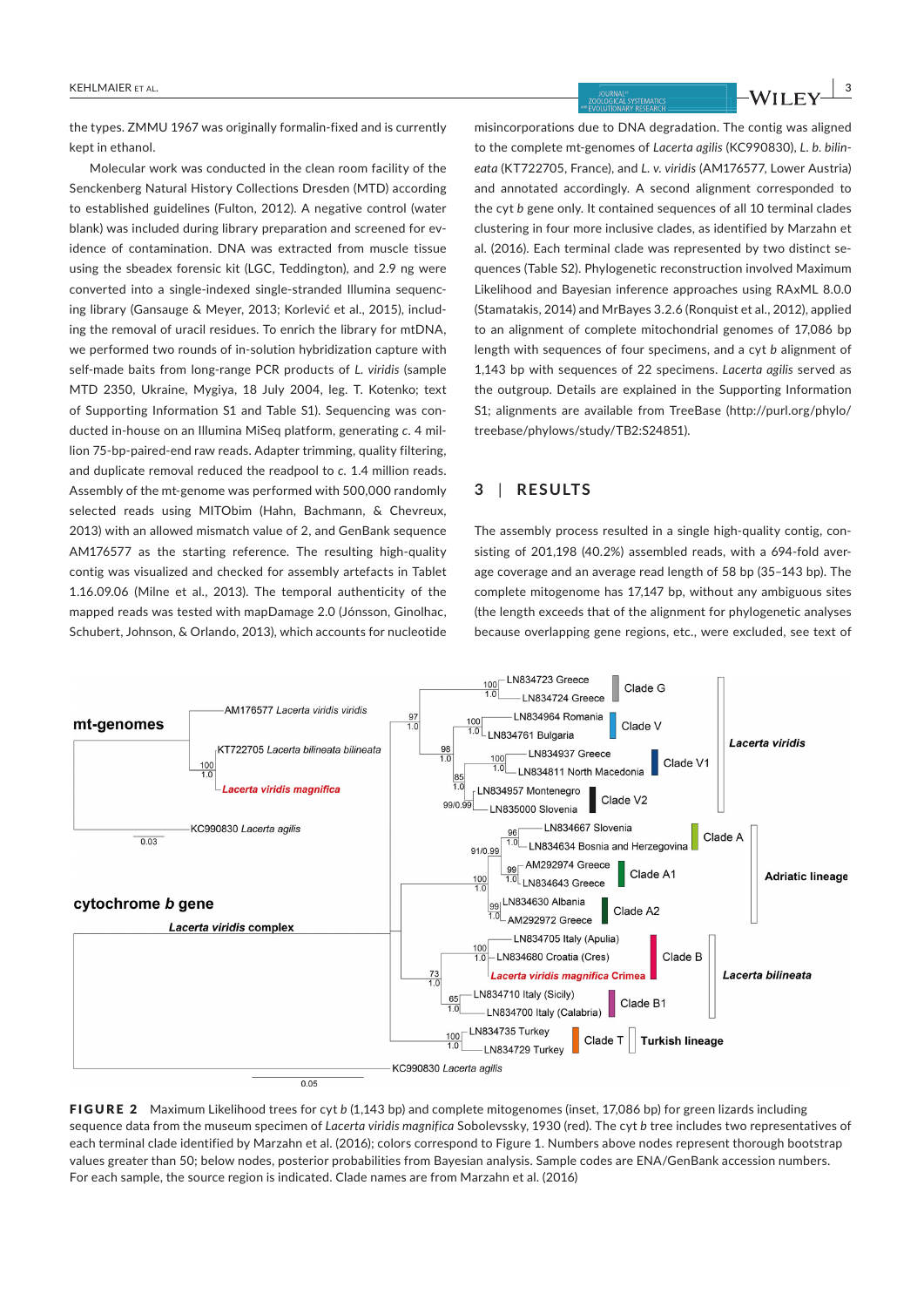# **4 |**  KEHLMAIER Et AL.

Supporting Information S1). The mitogenome includes 13 proteincoding genes (PCGs), two rRNA genes, the control region, and 22 tRNA genes and is deposited in the European Nucleotide Archive (LR694166). The scaled scaffold and length distribution of the assembled reads, as well as the fragment-misincorporation plot, are depicted in Figures S2–S4.

For each data set, the topologies of the two tree-building approaches were identical (Figure 2). In the analyses using complete mitogenomes, the sequence of *Lacerta viridis magnifica* did not cluster with that of a *L. v. viridis* but with maximum support with the mitogenome of a *L. b. bilineata* from France. The analyses using cyt *b* sequences retrieved the same ten well-supported terminal clades as already identified by Marzahn et al. (2016), representing four more inclusive deeply divergent clades. Again, the sequence of *L. v. magnifica* clustered with maximum support with *L. bilineata* (clade B in the terminology of Marzahn et al., 2016, corresponding to the nominotypical subspecies *L. b. bilineata*).

### **4** | **DISCUSSION**

The near identity of the mitogenome of *Lacerta viridis magnifica* with that of *L. b. bilineata* is unexpected because the distribution range of *L. bilineata* is far away from the Crimea and beyond the distribution ranges of other green lizards (Figure 1). The populations occurring closest to the Crimea live in mainland Ukraine (Nettmann & Rykena, 1984), approximately 250 km away, and belong to *L. viridis* (clade V; Marzahn et al., 2016). The geographically closest record of *L. bilineata* is the isolated population of the nominotypical subspecies on Cres Island, Croatia (Marzahn et al., 2016), approximately 1,500 km away. The distribution range of *L. bilineata* embraces parts of northern Spain, most of France, parts of western Germany, the Apennine Peninsula, and Sicily (Nettmann, 2001). However, the majority of populations formerly assigned to this species from Slovenia and northwestern Croatia (Nettmann, 2001) belong to the so-called Adriatic lineage of the *L. viridis* complex (Marzahn et al., 2016), most likely a distinct but currently not recognized taxon. Marzahn et al. (2016) confirmed *L. bilineata* only for the Croatian island Cres, an isolated record embedded within the range of other genetic lineages. *Lacerta bilineata* shows phylogeographic structuring with two mitochondrial clades, one confined to Sicily and Calabria (clade B1) and the other occurring in the remaining distribution range (clade B). The latter is thought to represent the nominotypical subspecies, while clade B1 is currently identified with lizards belonging to the subspecies *L. b. chloronota* (Marzahn et al., 2016).

The sequence of *L. v. magnifica* clusters with maximum support with those of the northern subspecies *L. b. bilineata*. It is well known that lizards may be translocated incidentally or intentionally by humans. The most prominent case in Europe is the wall lizard *Podarcis muralis* that established more than 150 self-sustaining non-native populations (Schulte, 2008). Also introduced populations of *L. bilineata* are known, occurring far away of their native distribution range

in Kansas, USA (Gubanyi, 2000), and the United Kingdom (Deichsel, Gleed-Owen, & Mayer, 2007).

Along the south coast of the Crimea, a Genoese colony (Gazara or Gazaria) with several settlements and trading posts existed from 1261 to 1464. Its area included both Yalta (then Caulita) and Balaklava (then Cembalo) near Sevastopol (Gavrilenko, Sivalnov, & Tsibulkin, 2017), that is, the region where the green lizards were collected. Even after the collapse of the Genoese colony, the connection to Italy was maintained for a long time. Until the early 20th century, locals of Genoese descent sent their children for education to Italy (Puzanov, 1960). This suggests that the green lizards were somewhen accidentally or intentionally introduced from Italy and established temporarily a population on the Crimea that vanished after the voucher specimens in the ZMMU were collected.

Our results clarify that *L. v. magnifica* Sobolevssky, 1930 is neither an extinct species nor an extinct subspecies of *L. viridis* (Laurenti, 1768), as suggested before (Kotenko, 2010), but a junior synonym of *L. bilineata* Daudin, 1802. Our study exemplifies the potential of NGS protocols for heavily degraded DNA for resolving the status of questionable rare or extinct taxa that are only available for study as formalin-preserved museum specimens.

### **ACKNOWLEDGEMENTS**

The late Tatiana I. Kotenko inspired us to conduct the present study. Thanks go to Valentina Orlova (ZMMU) for access to specimens and allowing to sample ZMMU 1967 for the present study. Henrik Bringsøe donated the photograph shown in Figure 1. Laboratory work was conducted at Senckenberg Dresden (SGN-SNSD-Mol-Lab). Anke Müller (MTD) assisted during laboratory work.

### **ORCID**

*Uwe Fritz* https://orcid.org/0000-0002-6740-7214

#### **REFERENCES**

- Amann, T., Rykena, S., Joger, U., Nettmann, H. K., & Veith, M. (1997). Zur artlichen Trennung von *Lacerta bilineata* Daudin, 1802 und *L. viridis* (Laurenti, 1768). *Salamandra*, *33*, 255–268.
- Bilton, D. T., Mirol, P. M., Mascheretti, S., Fredga, K., Zima, J., & Searle, J. B. (1998). Mediterranean Europe as an area of endemism for small mammals rather than a source of northwards postglacial colonization. *Proceedings of the Royal Society of London, Series B*, *265*, 1219– 1226. https://doi.org/10.1098/rspb.1998.0423
- Böhme, M. U., Fritz, U., Kotenko, T., Džukić, G., Ljubisavljević, K., Tzankov, N., & Berendonk, T. U. (2007). Phylogeography and cryptic variation within the *Lacerta viridis* complex. *Zoologica Scripta*, *36*, 119–131. https://doi.org/10.1111/j.1463-6409.2006.00262.x
- Brückner, M., Klein, B., Düring, A., Mentel, T., Rabus, S., & Soller, J. T. (2001). Phylogeographische Analyse des *Lacerta viridis*/*bilineata* Komplexes: Molekulare Muster und Verbreitung. *Mertensiella*, *13*, 45–51.
- Deichsel, G., Gleed-Owen, C., & Mayer, W. (2007). *Lacerta bilineata* (western green lizard) and *Podarcis muralis* (common wall lizard).